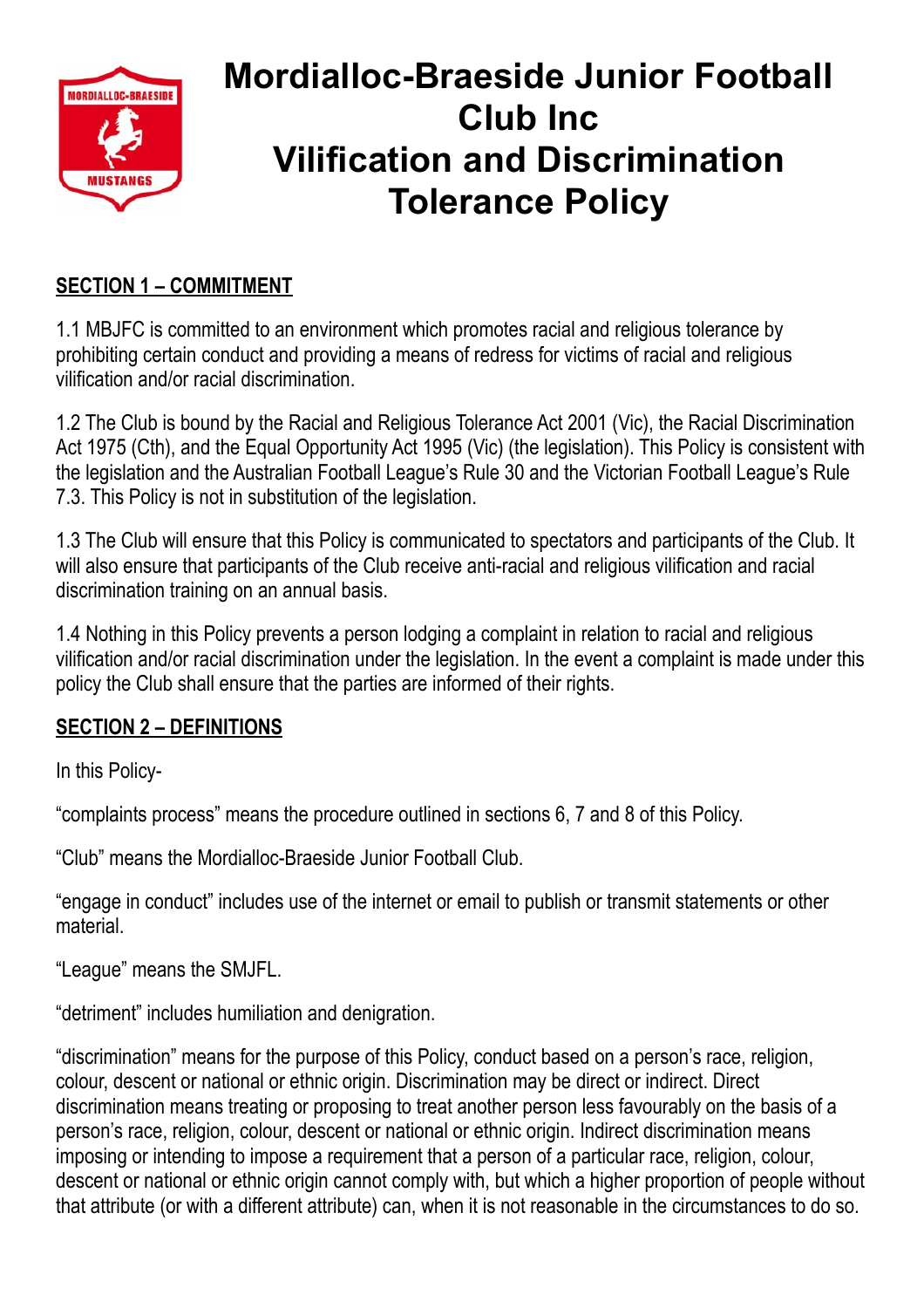"participant" includes a player, director, officer, employee, volunteer to and agent of a Football Club that participates in the SMJFL.

"spectator" is a person that attends a football game or event conducted by the Club or the SMJFL.

# **SECTION 3 – PROHIBITED CONDUCT**

#### 3.1 Racial and Religious Vilification

No person in his/her capacity as a spectator or participant in the League in the course of carrying out his/her duties or functions as or incidental to being a participant in the League shall engage in conduct that offends, humiliates, intimidates, contempts, ridicules, incites, threatens, disparages, vilifies or insults another person on the basis of that person's race, religion, colour, descent or national or ethnic origin.

#### 3.2 Serious Racial and Religious Vilification

No person in his/her capacity as a spectator or participant in the Club in the course of carrying out his/ her duties of functions as or incidental to being a participant in the Club shall intentionally engage in conduct that he/she knows Is likely to incite hatred against another person, or threaten physical harm or incite hatred in others to cause physical harm to a person or to a person's property because of that person's race, religion, colour, descent or national or ethnic origin.

#### 3.3 Racial and Religious discrimination

No person in his/her capacity as a spectator or participant in the Club in the course of carrying out his/ her duties or functions as or incidental to being a participant in the Club shall engage in conduct that discriminates, directly or indirectly against another person on the basis of that person's race, religion, colour, descent or national or ethnic origin.

#### 3.4 Victimisation

3.4.1 No person in his/her capacity as a spectator or participant in the Club in the course of carrying out his/her duties or functions as or incidental to being a participant in the Club shall victimise another person.

3.4.2 A person will victimise another person (the victim) if:

(a) the person subjects or threatens to subject the victim to any detriment because the victim (or a person associated with the victim) intends to or has lodged a complaint in contravention of this Policy; or

(b) the person assists, requests, induces, encourages or authorises another person to subject the victim to any detriment because the victim (or a person associated with the victim) intends to or has lodged a complaint in contravention of this Policy.

# **SECTION 4 – AUTHORISED PERSONS**

4.1 The Club will appoint an Incident Officer to ensure that any breach of this Policy is responded to in an equitable and prompt manner.